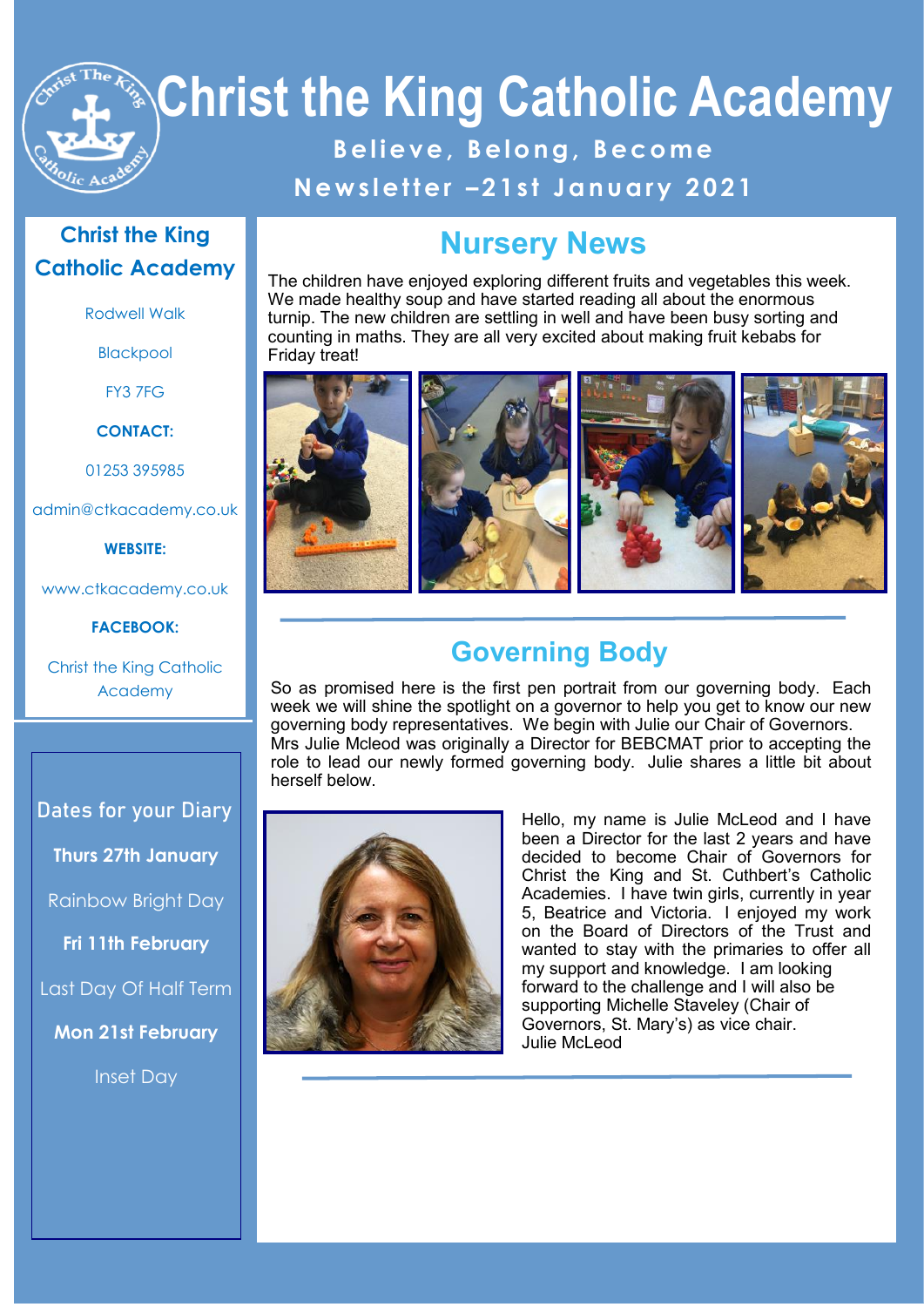# **Christ the King Catholic Academy B e l i e v e , B e l o n g , B e c o m e**

### **N e w s l e t t e r – 2 1 s t J a n u a r y 2 0 2 1**

## **Golden Book Assembly**

Congratulations to all those that received a certificate this week.

**Nursery** - Shivada for playing so lovely with her friend and building confidence to try new things and have a go. Keep it up Shivada!

Jackson V for settling in so well and making new friends, we love your enthusiasm to join in Jackson, well done!

**Reception–** Julia L for such creative learning at home. We are all very proud of you! Alma S for working so hard at home. Your writing has really impressed us this week!

**Year 1–** Marley S your enthusiasm in every lesson has been fantastic this week. You have really impressed all of your teachers well done.

Hanna P For having a try of all the different fruits when we were learning how to be a chef. We know that it was challenging for you to do that and we are so proud of the way you were able to keep yourself calm and have a go. Well done!

**Year 2–** Lola P, Victor B & Lula C. These 3 children really impressed Miss Jackson last week whilst she was teaching from home. It was a difficult week for the class not having Miss McKay or Miss Jackson in the room but these 3 stars always made sure that they were ready to learn on the carpet, had their hands up for almost every question and behaved sensibly during lessons. I am extremely proud of them!

**Year 3** - Lillie-Mae A. Lillie-Mae has produced great sentences in Literacy using conjunctions. Great work! Kayla T-M. Kayla has excelled in maths this week Keep it up Kayla!

**Year 4–** Kleo P. Miss Ashpool has nominated Kleo for her determination in maths this week. She has noticed an improved effort and this has given a good reward. Keep it up Kleo. Luka B. Luka has excelled and has shown patience, determination, focus and concentration during home learning this week. Even though he has been at home he has been a significant asset to the class.

**Year 5–** Patrick M. You have impressed Miss Smith and Mrs Kennerley with your writing - you came up with an excellent adverbial phrase which lots of children magpied. Well done! Blake B. You have been so helpful to a variety of staff in school this week. From helping pick up coats to getting the laptops ready, you are using your time to help others and it is really appreciated. Well done!

**Year 6–** Sebastian P. for dedication to home learning whilst isolating. Sebastian has been well organised and has put in 100% effort to his learning this week, despite only being able to join us virtually. He has worked independently and has shown real maturity. Well done Sebastian.



Shivada & Jackson **Julia & Alma** 

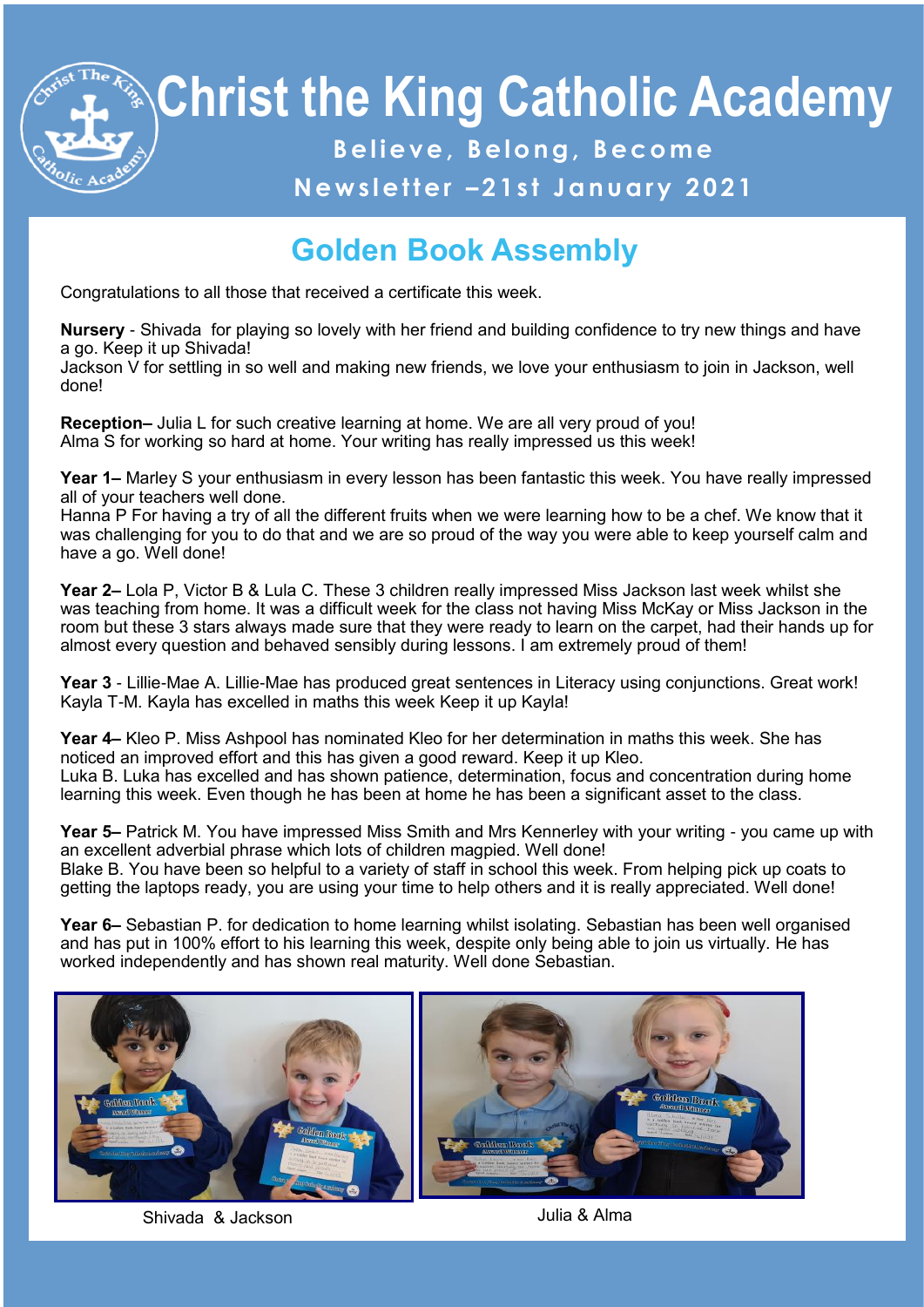

# **Christ the King Catholic Academy**

**B e l i e v e , B e l o n g , B e c o m e**

**N e w s l e t t e r – 2 1 s t J a n u a r y 2 0 2 1**

## **Wonderful Wednesday**

This week the Welfare team have been impressed by Zowie G, Maja K, Natan C, Livia Z, Aleksander P, Bobby-Joe L, Oscar J, Layla K and Lena S. Well done to you all!



# **School Uniform**

We have noticed some children around school who are not wearing the correct uniform. All children at Christ the King are required to wear the correct uniform. This encourages a pride in appearance and a sense of belonging. Please find the correct uniform requirements on our website.

#### **https://ctkacademy.co.uk/uniform-suppliers/**

## **First Holy Communion**

Please keep in your prayers the following children who are going to receive their first Holy Communion this Sunday at 11.15am Mass. Max D, Lee B, Kelsey C, Oscar J, Caitlyn F, Isabelle B-W, Archie R, Alan C, Jack M, Mia J, Lena S, Heidi P, Riah F-W and Oliwier T.

### **Office Position**

Did you know that we were advertising an office position at St Cuthbert's? Sadly Sarah Jones one of our very special office team members is moving to work in the NHS. She is excited about the role but sad to leave. This creates an opening for the right



candidate. Click on the link below and have a look. Closing date is on Monday. Ring Mrs Smith if you want to hear more information.

https://sccacademy.co.uk/job-vacancies-2/<br> **https://sccacademy.co.uk/job-vacancies-2/** 



### **Online Learning**

With so many positive cases in our school community we have had a large number of pupils online. Staff and children continue to adapt so well to these difficult times and without question are truly dedicated to ensuring that everyone's learning is maintained. Thank you to all the parents that continue to support our effort by keeping siblings of positive cases at home. It is really helping manage our cases.

### **Bromcom/MCAS**

We still have some MCAS accounts which have not been activated. Please call the office so we can get you set up as the school use this as a way of communicating with parents/carers.



### **Boogie Bounce**

We have 2 places available for Boogie Bounce, it has been opened up to Year 2 again. Please ask at the office